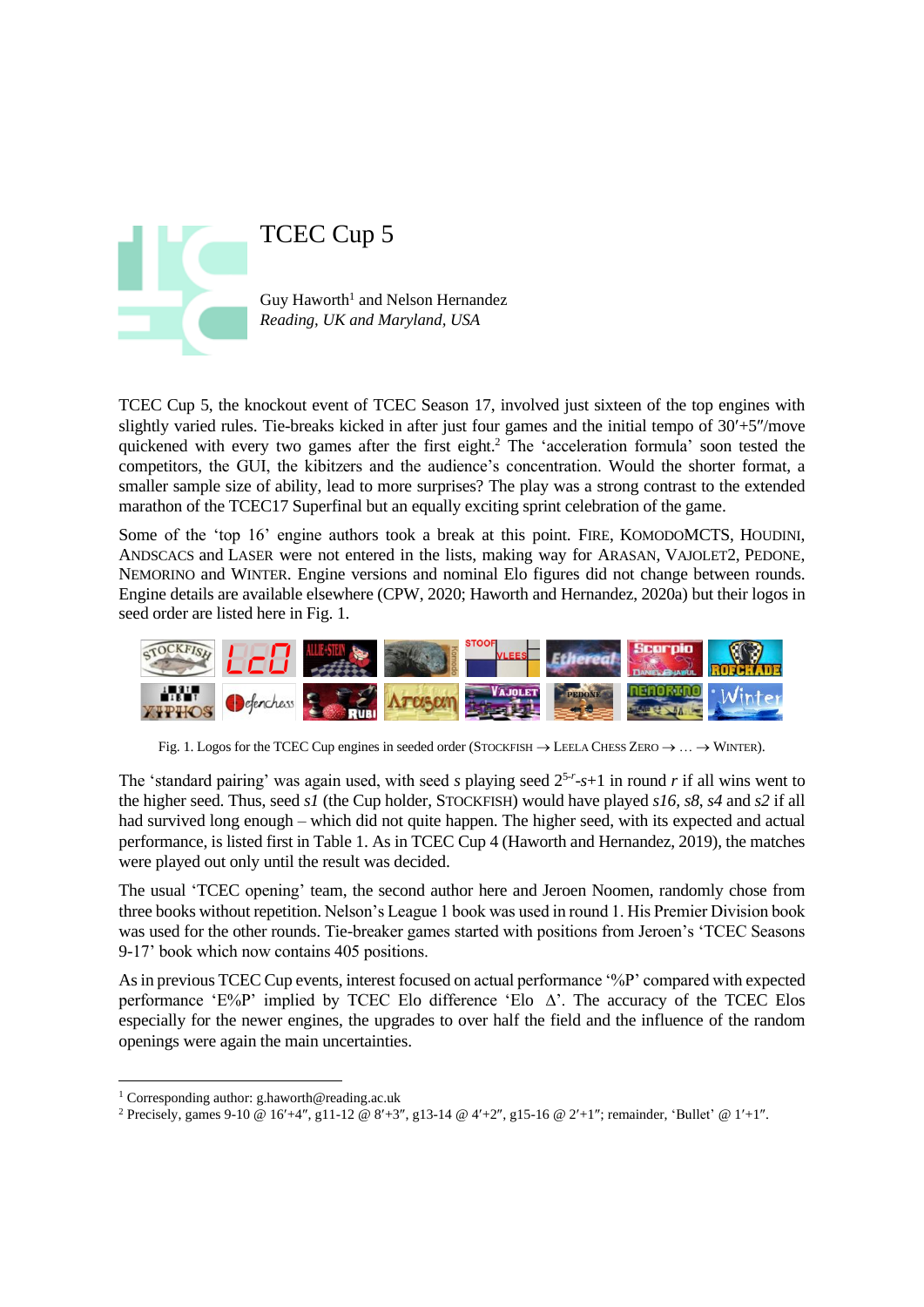## **1 Rounds 1 and 2**

STOCKFISH opened round 1 by despatching WINTER 3-0. The latter would be at super-GM level even if its true Elo were 400 less so it is remarkable to see an engine dismissed in this way. The second match always features the two 'middle seeds' and it took eighteen games to determine XIPHOS as the winner. After the first eight, the games accelerated memorably to the frantic Bullet tempo of  $1'+1''/m$  at which point ROFCHADE fell off the pace twice in a 'D43' QGD Semi-Slav – a highlight contest and a useful test of the TCEC infrastructure. As the inferior seed had previously been edged out of the TCEC17 League 1 play-off (TCEC, 2020) on the third 'number of wins' tie-break, we might say this was a dish of revenge served cold with a dash of anthropological sauce. STOOFVLEES and LC0 also progressed 3-0,

| $\alpha\beta$ | #  | new                   | Elo<br>Δ | Elo       | $LgCD$<br>Seed | Round 1 pairings                   | $E\%P$   | Round 1 results                                | #g | %Р           | par         |
|---------------|----|-----------------------|----------|-----------|----------------|------------------------------------|----------|------------------------------------------------|----|--------------|-------------|
| St            | 01 |                       | 356      | 3851 P 01 |                | Stockfish 202004181536             | 89.36    | Stockfish, 3-0: 111                            | 3  | 100.00       | $^{\rm ++}$ |
| Wi            |    | $\boldsymbol{\times}$ |          | 3495 1 16 |                | Winter $0.7.4$                     |          |                                                |    |              |             |
| rf            | 02 |                       | $-57$    | 3660 1 08 |                | rofChade 2.217                     | $+42.09$ | <b>Xiphos, 10-8:</b> ====, $=(\times 12)11$    | 18 | 44.44        | $\equiv$    |
| Xi            |    | $\pmb{\times}$        |          | 3717 1 09 |                | $Xiphos$ 0.6.1                     |          |                                                |    |              |             |
| Ko            | 03 |                       | 202      | 3794 P 04 |                | Komodo 2522.05                     | 76.02    | Komodo, $2\frac{1}{2}$ - $\frac{1}{2}$ : 1=1   | 3  | 83.33        | $+$         |
| Va            |    | $\pmb{\times}$        |          | 3592 1 13 |                | Vajolet2 2.9.0-TCEC-S17            |          |                                                |    |              |             |
| Sv            | 04 |                       | 126      | 3746 P 05 |                | Stoofvlees II al4                  | 67.04    | Stoofvlees, $2\frac{1}{2} - \frac{1}{2}$ : 11= | 3  | 83.33        | $^{\rm ++}$ |
| Ar            |    | $\checkmark$          |          | 3620 1 12 |                | Arasan 22.0 c5b58e5                |          |                                                |    |              |             |
| $_{\rm Lc}$   | 05 |                       | 280      | 3840 P 02 |                | Leela Chess Zero v0.24-sv-t60-3010 | 83.65    | Leela Chess Zero, 3-0: 111                     | 3  | $100.00$ +++ |             |
| Ne            |    |                       |          | 3560 1 15 |                | Nemorino 5.38                      |          |                                                |    |              |             |
| Sc            | 06 |                       | 43       | 3706 1 07 |                | ScorpioNN 3.0.8                    | 55.98    | ScorpioNN, $2\frac{1}{2}$ -1½: ===1            | 4  | 62.50        | $+$         |
| De            |    | ✓                     |          | 3663 1 10 |                | Defenchess 2.3 dev2                |          |                                                |    |              |             |
| AS            | 07 | $\checkmark$          | 241      | 3815 P 03 |                | AllieStein v0.6--n14.3beta         | 80.05    | AllieStein, 3-1: 1011                          | 4  | 75.00        |             |
| Pe            |    | ✓                     |          | 3574 2 14 |                | Pedone 20200420                    |          |                                                |    |              |             |
| Et            | 08 |                       | 106      | 3718 P 06 |                | Ethereal 12.09                     | 64.47    | Ethereal, $2\frac{1}{2}$ -1½: 1=01             |    | 62.50        | $\equiv$    |
| Ru            |    | ✓                     |          | 3612 1 11 |                | Rubichess 1.7.1                    |          |                                                |    |              |             |

Table 1. TCEC Cup 5: round one results from the winner's perspective.<sup>3</sup>

In round 2, STOCKFISH continued unbeaten with only a moment's hesitation against XIPHOS. It seems better than its Elo in Rapid tempo. As is intrinsically likely, the second game provided close action but KOMODO edged ahead in extra time and held with Black. LEELA followed STOCKFISH's scoring exactly and crushed SCORPIONN. ALLIESTEIN delivered the first comeback, bouncing back from a loss and like KOMODO, moving ahead in extra time and holding the last. These engines have no nerves.

Table 2. TCEC Cup 5: round two, quarter-final results from the winner's perspective.

|                 |                    |                           |     |           |      | Table 2. TCEC Cup 5: round two, quarter-final results from the winner's perspective. |        |                                                           |    |       |      |
|-----------------|--------------------|---------------------------|-----|-----------|------|--------------------------------------------------------------------------------------|--------|-----------------------------------------------------------|----|-------|------|
| $\alpha\beta$ # |                    | new                       | Eю  | Elo       | ु है | R2, quarter-final pairings                                                           | $E\%P$ | <b>Quarter-final results</b>                              | #g | % $P$ | par  |
| St              | 01                 |                           | 134 | 3851 P 01 |      | Stockfish 202004181536                                                               | 68.05  | Stockfish, $2\frac{1}{2}$ - $\frac{1}{2}$ : 1=1           | 3. | 83.33 | $++$ |
| Xi              |                    | ×                         |     | 3717 1 09 |      | $Xiphos$ 0.6.1                                                                       |        |                                                           |    |       |      |
| Ko              | 02                 |                           | 48  | 3794 P 04 |      | Komodo 2522.05                                                                       | 56.67  | Komodo, $3\frac{1}{2} - 2\frac{1}{2} = \equiv -1$ , $1 =$ | 6  | 58.33 | $=$  |
|                 |                    | ×                         |     | 3746 P 05 |      | Stoofylees II a14                                                                    |        |                                                           |    |       |      |
|                 |                    | √                         | 134 | 3840 P 02 |      | Leela Chess Zero $v0.24$ -sv-t60-3010                                                | 68.05  | Leela Chess Zero, $2\frac{1}{2}$ - $\frac{1}{2}$ : 1=1    | 3  | 83.33 | $++$ |
|                 | $\frac{Lc}{Sc}$ 03 | ✓                         |     | 3706 1 07 |      | ScorpioNN 3.0.8                                                                      |        |                                                           |    |       |      |
| AS              | 04                 | ✓                         | 97  | 3815 P 03 |      | AllieStein v0.6--n14.3beta                                                           | 63.29  |                                                           |    |       | $=$  |
| Et              |                    | $\boldsymbol{\mathsf{x}}$ |     | 3718 P 06 |      | Ethereal 12.09                                                                       |        | AllieStein, $3\frac{1}{2} - 2\frac{1}{2} = 01 = 1$ .      |    | 58.33 |      |

 $3$  In these tables, the first-named engine played White first except where indicated by a  $**$ . Alongside the '%P' column, '+' ('-') indicates an unexpected excess (shortfall) of 5% in the their performance. ' $\#g' \equiv$  number of games.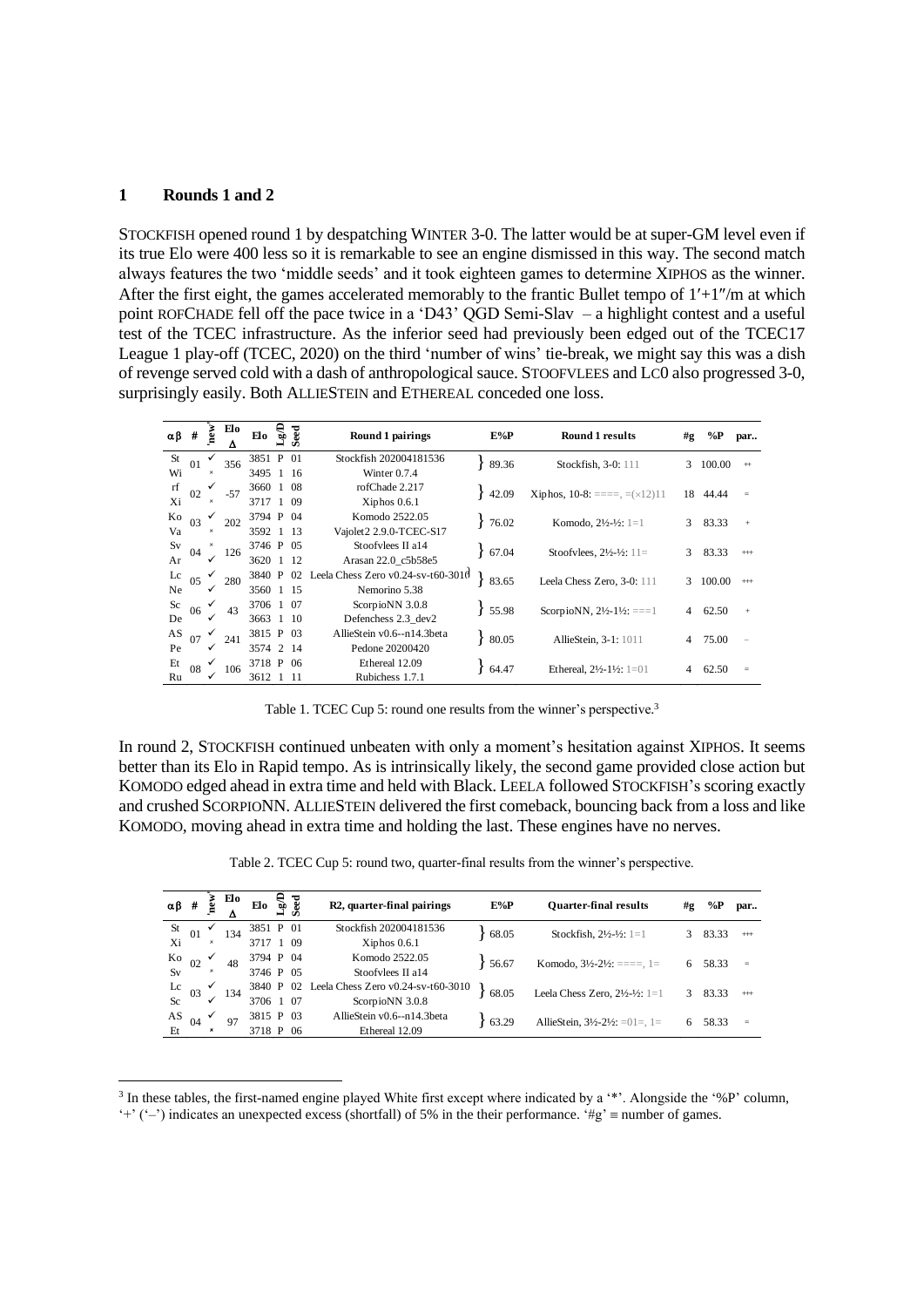## **2 The semi-finals, Bronze play off and final**

The top four seeds had come through the early rounds which served up the same engine quartet as TCEC Cup 4 (Haworth and Hernandez, 2019) but with an adjusted pairing. STOCKFISH continued its demolition run, this time giving KOMODO little hope of advantage over the board: 2½-½. LEELA's match with ALLIESTEIN was a completely different story. These two neural network engines are closely related and nominally only 25 Elo points apart. Toe to toe they stood, drawing in various ways until LEELA conquered in game 7. Here, with the game edging away, ALLIESTEIN suddenly realised that it was lost on move 39 while LEELA had to be persuaded by the board itself some fifteen moves later. GM Matthew Sadler: "I found the ALLIE-LEELA match of a really high level. I thought the games where LEELA was White against ALLIE (the Trompovsky, the Sämisch and the Benoni) were exceptionally interesting: encounters of the very highest quality."

| Table 3. TCEC Cup 5: round three, semi-final results from the winner's perspective. |  |  |
|-------------------------------------------------------------------------------------|--|--|
|-------------------------------------------------------------------------------------|--|--|

|                |                                |        |           |           |                            | Table 3. TCEC Cup 5: round three, semi-final results from the winner's perspective. |        |                                                   |               |       |           |
|----------------|--------------------------------|--------|-----------|-----------|----------------------------|-------------------------------------------------------------------------------------|--------|---------------------------------------------------|---------------|-------|-----------|
| αβ #           |                                | $n$ ew | Elo       | Elo       | ಕ್ಷ ಕ                      | R3, semi-final pairings                                                             | $E\%P$ | <b>Semi-final results</b>                         | #g            | %P    | par       |
| $St_{01}$      |                                |        |           | 3851 P 01 |                            | Stockfish 202004181536                                                              | 57.91  | Stockfish, $2\frac{1}{2}$ - $\frac{1}{2}$ : 1=1   | $\mathcal{F}$ | 83.33 | $+ + + +$ |
| K <sub>0</sub> |                                |        |           | 3794 P 04 |                            | Komodo 2522.05                                                                      |        |                                                   |               |       |           |
|                |                                |        |           | 3840 P 02 |                            | Leela Chess Zero v0.24-sv-t60-3010                                                  | 53.49  | Leela Chess Zero, $4\frac{1}{2} - 3\frac{1}{2}$ : |               | 56.25 | $=$       |
|                | $rac{\text{Lc}}{\text{AS}}$ 02 |        | 3815 P 03 |           | AllieStein v0.6--n14.3beta |                                                                                     |        |                                                   |               |       |           |

Both the Bronze final and the actual final were completed in the minimum four games. ALLIESTEIN took third place with a 3-1 win over KOMODO. The latter had ignored contrary opinions to call their 294-move game as a draw on move 13. STOCKFISH encountered marginally more resistance from LEELA CHESS ZERO after building on the helpful 'D16' QGD Slav opening to win. Matthew: "The final was also excellent of course. STOCKFISH made a great job of a very favourable White opening in the first game, and then just managed to keep LEELA at bay with Black. These two engines are so close: Season 18 is going to be another thriller!" The evaluation graphs of the eight games as in Fig. 2 give some sense of the progress of these two matches.



Fig. 2. The evaluation curves of games 1-4 of the Bronze Final (a-d) and the Final (e-h).

|                                             |  |                        |  | Table 4. TCEC Cup 5: round two, bronze-final and final results from the winner's perspective. |       |                                     |    |       |      |
|---------------------------------------------|--|------------------------|--|-----------------------------------------------------------------------------------------------|-------|-------------------------------------|----|-------|------|
|                                             |  |                        |  | $\alpha \beta$ # $\frac{2}{9}$ Elo $\frac{2}{9}$ Eq. 72 R4, small final & final pairings      | E%P   | Small final and final results       | #g | %Р    | par  |
| AS 01 $\checkmark$ 21<br>Ko $\checkmark$ 21 |  | 3815 P 03<br>3794 P 04 |  | AllieStein v0.6--n14.3beta<br>Komodo 2522.05*                                                 | 52.93 | AllieStein, $3-1$ : $=1=1$          | 4  | 75.00 | $++$ |
| St 02 $\times$ 11                           |  | 3851 P 01              |  | Stockfish 202004181536<br>3840 P 02 Leela Chess Zero v0.24-sv-t60-3010                        | 51.54 | Stockfish, $2\frac{1}{2}$ -1½: 1=== | 4  | 62.50 | $+$  |